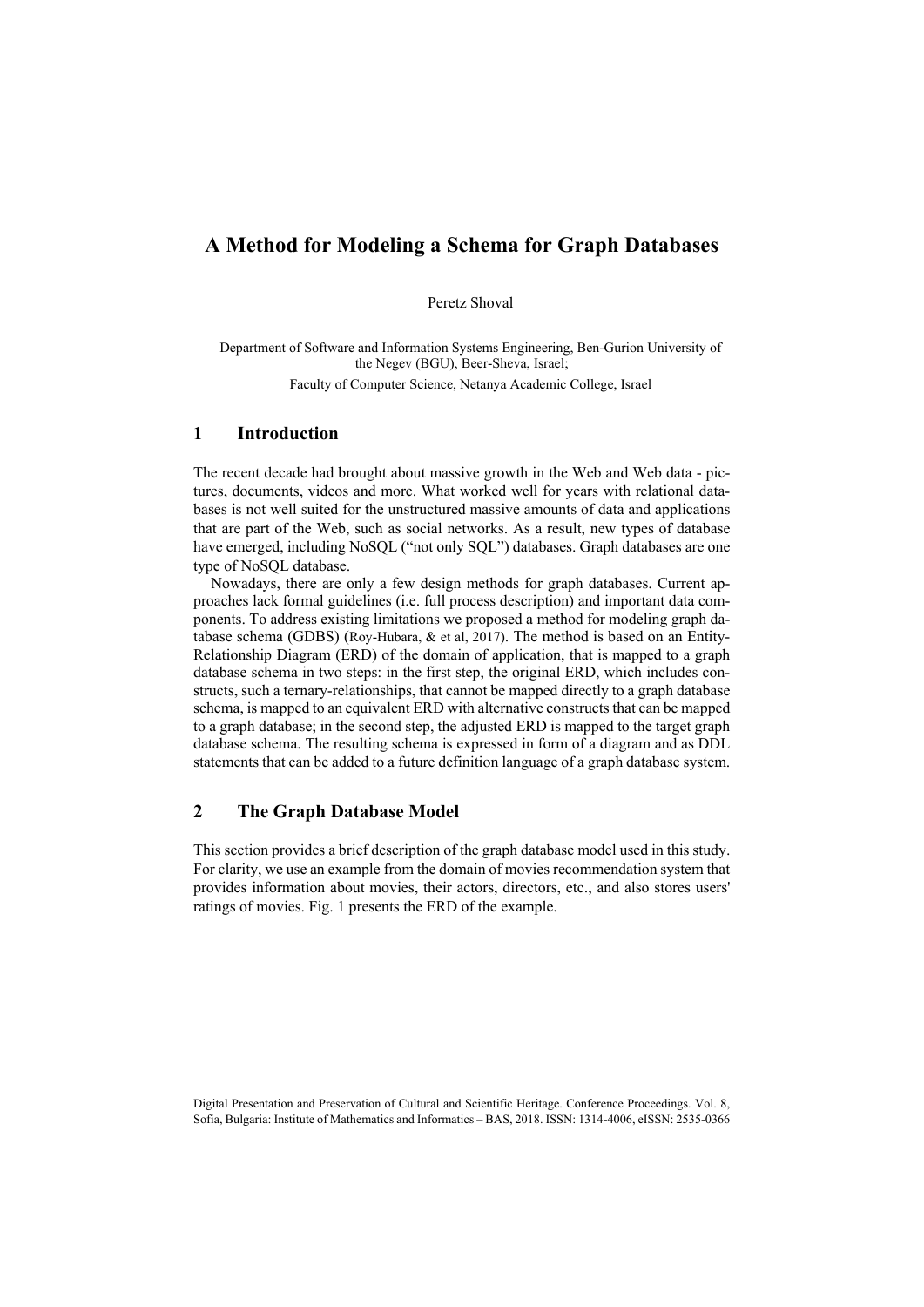

**Fig. 1.** ERD of a movies recommendation system

### **Components of a graph database model**

The graph database model that we used consists of nodes, edges, and properties. The graphic notations of the components of this model are presented in Fig. 2.

**Node:** A node represents an entity in the real world. It has a label (name) and properties, including a key property which enables its unique identification. In Fig. 2 Movie is a node that is identified by the movie-id property.

**Edge:** An edge represents a binary relationship between two nodes. As in most graph databases, an edge is directed, meaning that it has a start node and an end node. An edge may also have properties and has a label. In Fig. 2 the edge GenreOf has start node Genre, and the end node Movie.

Property: As said, both nodes and edges may have properties. Properties may have constrains. Possible constraints include:

- Key: Each node has a key which may be one property or a combination of properties. For example, movie-ID is key of Movie, while movie-ID, year and month are key of Monthly Revenue.
- Not-Null: The property must have a value for all instances of its node or edge. For example, title is a Not-Null property of Movie (assuming that every movie must have a title).
- Set: The property may have many values. For example, 'roles' is a set property of the edge between Movie and Actor, since an actor may play many roles (this example is not included in Fig 2.).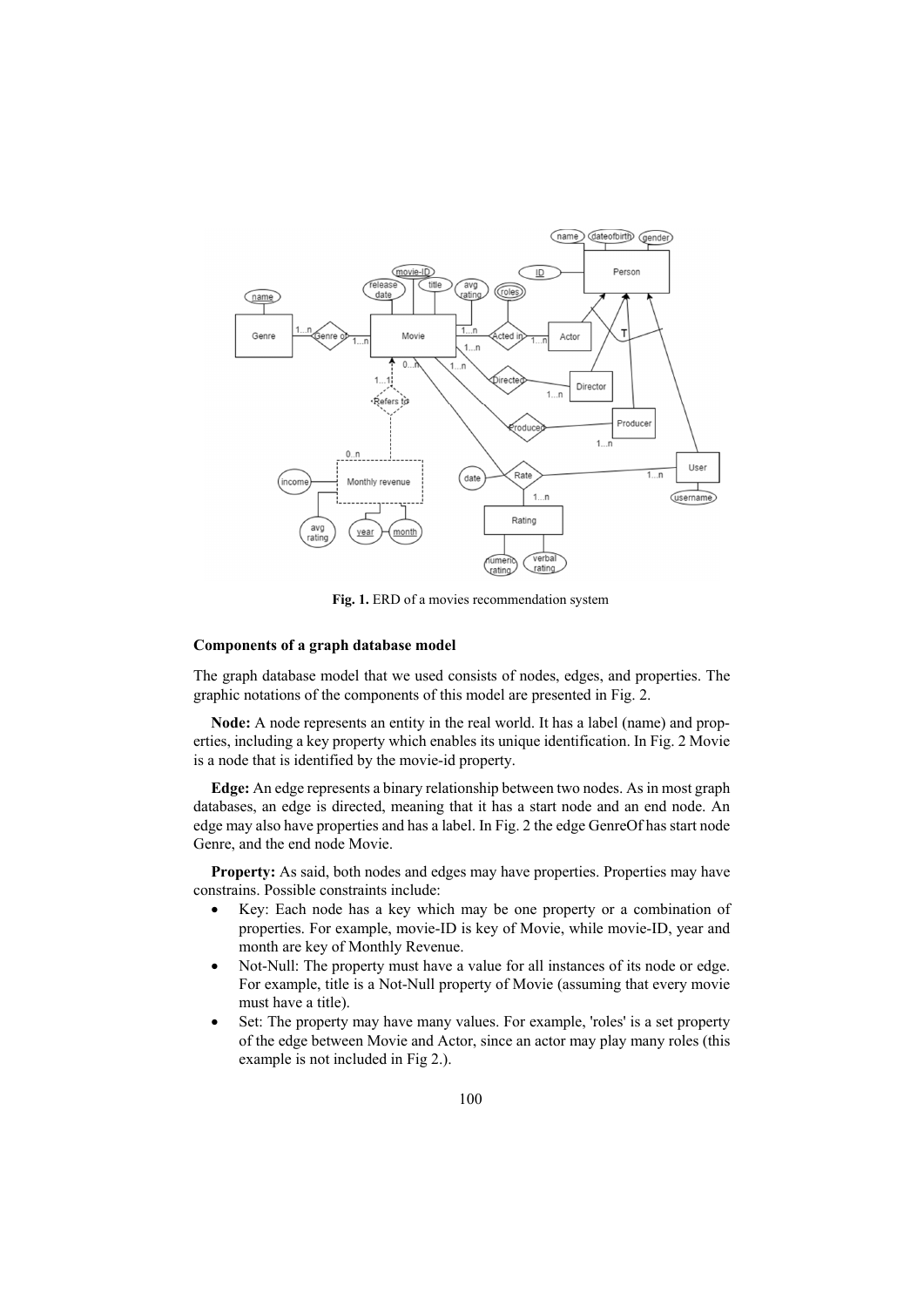**Cardinality constraints:** The graph database model we use extends existing graph database models by including cardinality constraints between the nodes of each edge. For this we use the same notations as in ERD; i.e., next to each node we write the min and max number of nodes that may participate in each edge type.

For example, Fig. 2 shows a one-to-many relationship between Movie and Monthly revenue, and a many-to-many relationship between Movie and Genre.





**Fig. 2.** Examples of nodes, edges, properties, and cardinality constraints

 $1...5$ 

release date

### **3 The Method for Modeling the Graph Database Schema**

GenreOf

The modeling method is based on an ERD of the domain of application which is mapped to the GDBS in two steps: a) adjusting the original ERD to an equivalent ERD that is ready for mapping to a GDBS; and b) mapping the adjusted ERD to the GDBS.

### **3.1 Adjusting the Original ERD**

name

An ERD may include constructs that cannot be mapped directly to a GDBS, which consists of only nodes and binary edges. Therefore, in the first step we adjust some of the original ERD constructs to an equivalent ERD constructs that can be mapped later on, as follows.

**Ternary relationships:** A ternary relationship is mapped to a weak entity, with binary relations to the entities involved in the ternary relation. If the relation has properties, they are added to the weak entity. The name of the weak entity may be identical to the name of the original ternary relationship, or be any name that resembles its role.

**Aggregation (whole-parts) relationships:** An aggregation relationship is mapped to an "ordinary" binary relationship, in which the cardinality of the parts entity is 0:n or 1:n (depending whether the parts entity is mandatory or not), while the cardinality of the whole entity is always 1:1.

**Inheritance (is-a) relationships:** The inheritance relationships are removed, and the super-entity is merged with the sub-entities. We distinguish between two cases: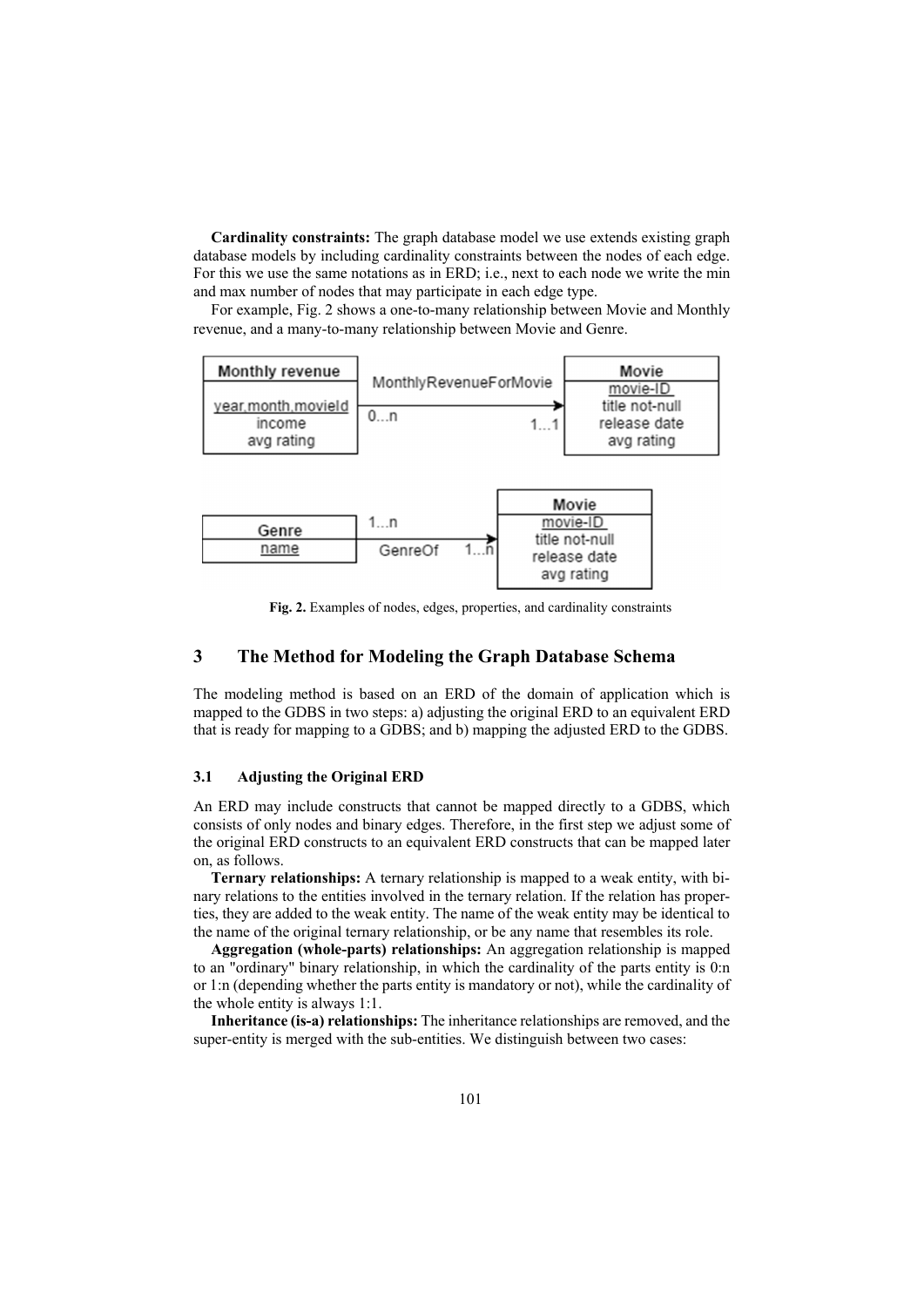- a. *Removing the sub-entities and moving their attributes and relationships up to the super-entity*: This mapping is applied when the inheritance relationship is not defined with the "T" (Total cover) constraint and/or not defined with "X" (Exclusive), meaning that there may be super-entities which are not one of the sub-entities and/or that a super-entity may belong to many sub-entities. For example, Person is superentity of four sub-entities; assuming that there is no "T" and no "X" constraints, the four sub-entities are removed, and their properties and relationships are added to Person.
- b.*Removing the super-entity and moving its properties and relationships to each of its sub-entities*: This mapping is applied when there are both "T" and "X" constraints between the sub-entities, meaning that each of the super-entities belongs to one subentity only; therefore there is no need to maintain the super-entity.

#### **3.2 Mapping the Adjusted ERD to the GDBS**

The mapping process consists of the following steps:

## **Mapping entities to nodes:**

Each entity is mapped to a node; the entity's properties become the node's properties. A weak entity is mapped to a node just like an "ordinary" entity and the key property of this node is composed of the keys of the related "strong" entities of the weak entity, plus the partial key of the weak entity (if this exists).

### **Mapping relationships to edges:**

Each relationship between entities is mapped to an edge connecting the two respective nodes: a start node and an end node. The edge's name may be the name of the relationship. It doesn't matter which of the two nodes is defined as the start node and which is defined as the end node, because as said, the graph database enables traversing from node to node in any direction. Thus, the selection may be arbitrary.

### **Mapping cardinality constraints:**

To the best of our knowledge, current graph databases do not define cardinality constraints, i.e., min and max number of nodes that may participate in an edge. For example, Neo4j, a leading graph database system, has not (yet) defined such constraints.

### **4 The Resulting GDBS**

The resulting GDBS can be presented in form of a diagram and as DDL statements that can be added to a graph database system. Fig. 3 presents the diagram obtained after applying the mapping option of removing the sub-entities of the super-entity Person (according to Section 3.1.a).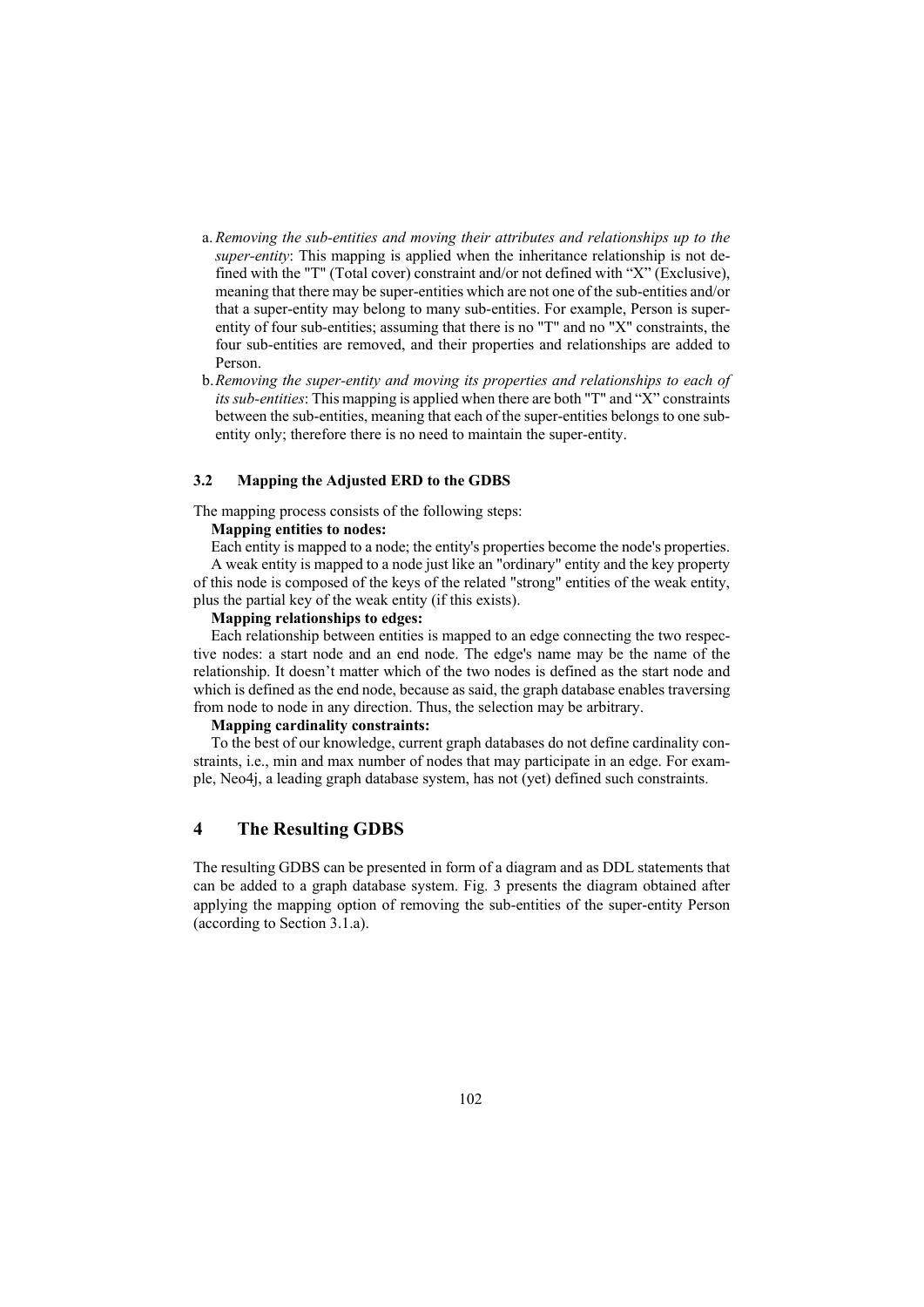

**Fig. 3.** The GDBS

### **5 Summary and Future Work**

In (Roy-Hubara, & et al, 2017), we introduced a method for modeling a graph database schema, using a rich ERD that represents the domain of an application. The ERD is mapped in two steps to a graph database schema (GDBS) that preserves the semantics and constraints defined in the original conceptual schema.

In the order to evaluate the proposed method we conducted a controlled experiment in which we compared it with alternative methods, measuring differences in quality of the GDBS created by designers, time to complete the design task, and designers' satisfaction with the modeling method. The results of the experiment, which are reported in Roy-Hubara, & et al, 2018), showed differences in the quality of the created GDBS: subjects who used the proposed modeling method produced correct schemas, while subjects who used the ERD only made some errors, but fewer errors than the subjects of the control group who used "ad-hoc" method. With respect to time, we found significant differences: subjects who used the proposed method spent significantly more time than the subjects who used the other two methods.

In the future, we plan to repeat the controlled experiment, using more and homogeneous subjects, who are more trained with graph databases, and utilize design tasks of different size and complexity.

We also plan to implement the proposed method, i.e., to create a domain independent tool to be used as plug-in for graph database systems, that will enable to define a (initial) schema of the application. Such implementation might be adopted by graph database system providers.

Finally, we intend to extend the proposed schema modeling method to model other types of the NoSQL databases.